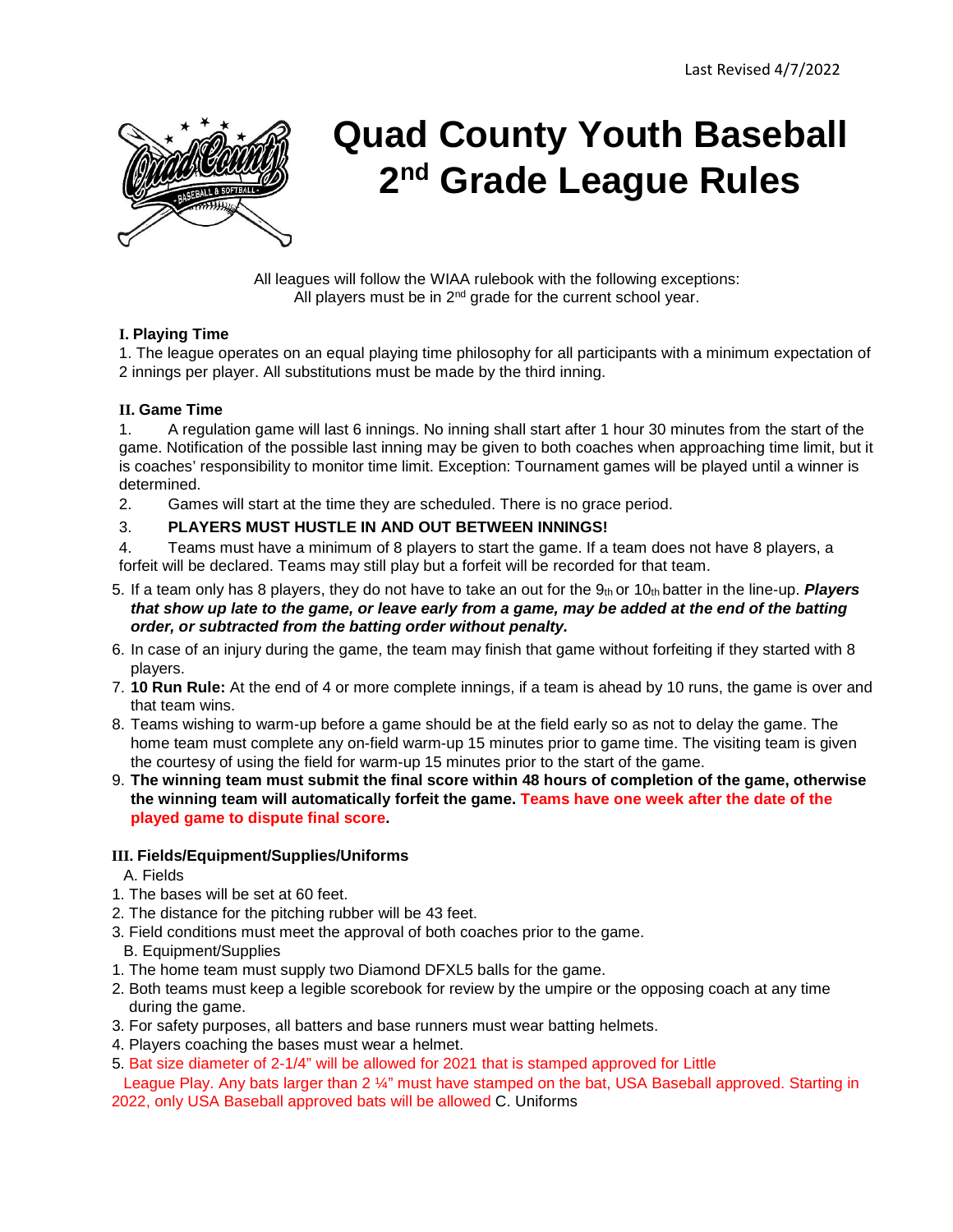- 1. Players are not allowed to wear jewelry.
- 2. Little league baseball shoes are recommended but not required. Metal spikes are not allowed.
- 3. All teams must have numbered uniforms and players must wear baseball caps.

## **IV. Batting**

- 1. Bunting is not allowed.
- 2. Teams must bat all players on the roster and have free substitution defensively. In the case of injury, the injured player's spot can be skipped without an out being recorded.
- 3. A player who throws their bat will get one warning. If it happens again, they will be called out.
- 4. **The inning will be over after three outs or 3 runs are scored.**
- 5. **The last inning will be played until 3 outs have occurred.**
- 6. There is no advance on a dropped  $3<sub>rd</sub>$  strike.
- 7. All batters shall be required to warm-up in designated on deck circles or behind the batter, whichever is safest. The batter shall utilize the safest available circle.
- 8. There are no walks See in pitching rules.

## **V. Base Running**

- 1. Base runners are allowed one base on an overthrow on a play of a batted ball.
- 2. All other overthrows are live.
- 3. A runner occupying  $3<sup>rd</sup>$  base at the time of a pitch may only score from  $3<sup>rd</sup>$  base during one of the following scenarios:
	- I. A batted ball put in play that touches the ground before being caught,
	- II. A batted ball put in play (fair or foul territory) that is caught and the runner from  $3<sup>rd</sup>$  base tags up. III. A hit by pitch that forces in a run when all other bases are occupied.
- 4. A courtesy runner must be used for a catcher when there are 2 outs. The courtesy runner should be the player that made the last out in the inning.
- 5. When there is a play at any base the runner **must either slide or avoid contact** by stepping around the defensive player. It is not mandatory that a base runner must slide. Should a runner make significant contact with a fielder on a play at a base, the runner will be warned. Any subsequent violations by either team after that will result in the base runner being called out. Players are allowed to dive headfirst back to a base they have reached or already occupy. Head first sliding is not allowed.
- 6. There will be NO Infield Fly Rule.
- 7. The ball is considered live on throws back to the pitcher.

#### **VI. Coaches**

- 1. Coaches are in charge of scorekeeping.
- 2. The league will keep rules posted on a website and each community is responsible to promote parental knowledge of league rules.
- 3. A coaching staff will be limited to no more than 3 coaches with an additional scorekeeper. Only team members and coaches are allowed in the dugout or on the field during a game.

#### **VII. Sportsmanship**

- 1. **Unsportsmanlike conduct by players or spectators will not be tolerated.** Repeated occurrences will result in the ejection of the players and/or spectators involved in the disturbance.
- 2. Players ejected from a game will also have to sit out the very next game as a disciplinary measure.
- 3. Parents are not allowed on the field unless a coach has requested their assistance.
- 4. Fans are not allowed to sit directly behind home plate.
- 5. No swearing or profane language will be tolerated. This will lead to immediate ejection from the game.
- 6. No throwing of bats, helmets or other equipment in anger. This will lead to immediate ejection from the game.
- 7. There will be no badgering of a player, umpire or coach! Poor sportsmanship by players, coaches, family members or spectators will lead to ejection from the park and from future games, as well as possible forfeiture of the game.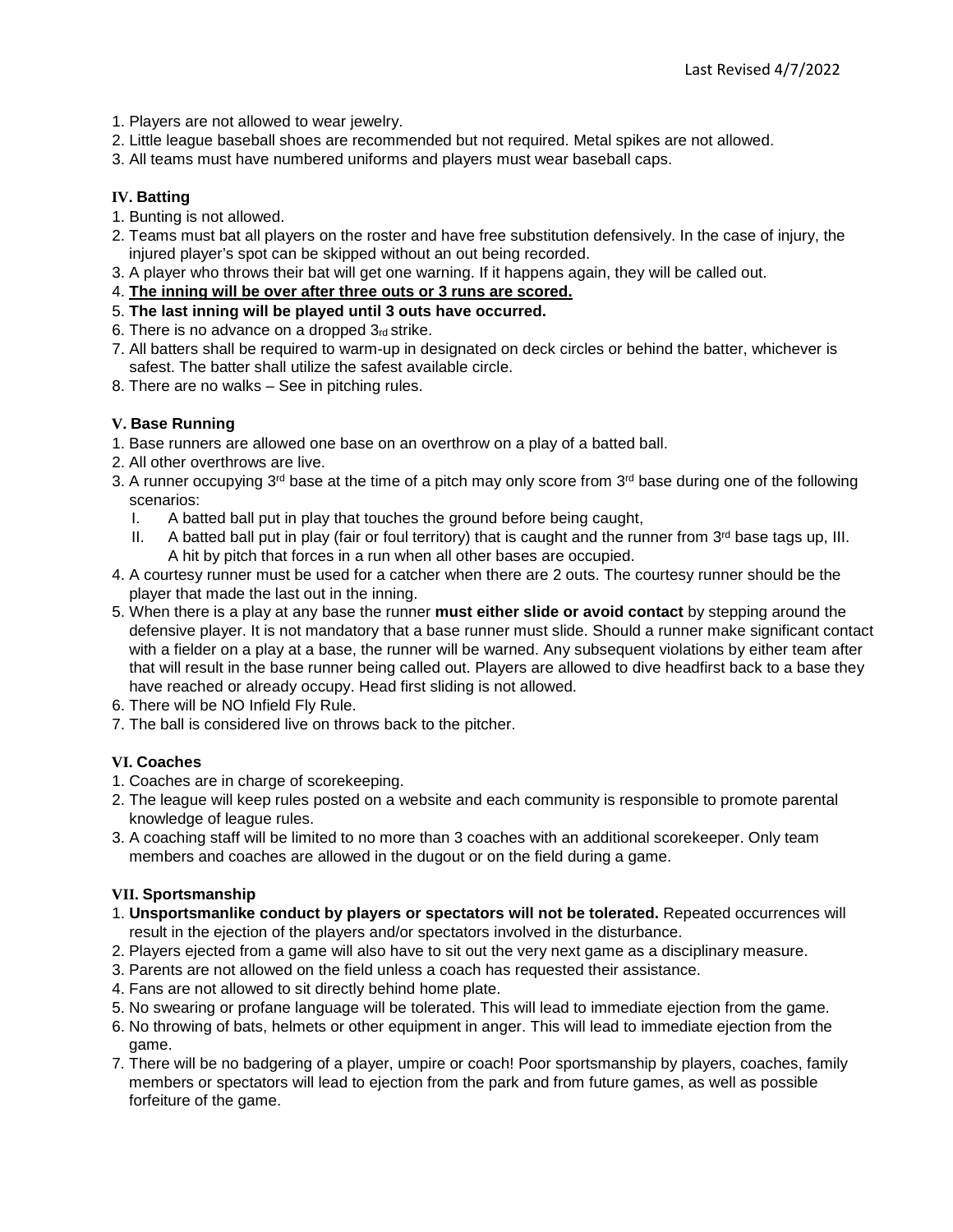- 8. There will be **no smoking** or **chewing tobacco** on the playing field, bench, or bench area. Offenders will be removed from the game or bench area. Some communities may not allow tobacco products at their fields and/or facilities. Local ordinances and rules above league rules must be followed.
- 9. Alcoholic consumption of any kind at a game field will be cause for forfeiture of the game. No Exceptions! 10. **THERE WILL BE ZERO TOLERANCE FOR BAD BEHAVIOR! Any acts of poor sportsmanship resulting in ejection will be reviewed by the league's disciplinary committee.**

**VIII. Pitching** 1. Any player warming up a pitcher must wear a catcher's mask.

- 2. Warm-up pitches between innings will be limited to 5.
- 3. Relief pitcher is entitled to 8 warm-up pitches.
- 4. The strike zone shall be from the armpits to the bottom of the knees.
- 5. No curve balls allowed. If a curve ball has been thrown, the pitch will be counted as a ball, the pitcher will be warned and any offensive play that occurred will be allowed to stand or be declared void at the option of the offensive coach. In the event that the batter hit the ball and safely reaches base, the play can stand, and the pitcher will still receive a warning. Two occurrences in a game require the pitcher to be prohibited from pitching any more that day.
- 6. The count will be 4 balls and 3 strikes. If pitcher throws ball 4 the batter will then have the option of either throwing ball up and hitting or the coach soft tossing ball from foul territory. Either option will require hitter to continue count from the last pitch. If the batter fails to make contact on a strike 3 pitch, throw up or soft toss it is a strike out.
- 7. Pitchers may pitch a total of 6 consecutive outs per game. A pitcher cannot re-enter the game as a pitcher once they have been removed.

8.Pitchers may pitch 2 innings per game and 6 per 7 calendars days. One pitch in an inning is considered a full inning. A pitcher cannot re-enter the game as a pitcher once they have been removed. 9.If a wild pitch hits a batter, choice will be given to the batter to continue at-bat with ball in hand or soft toss. It is not the coach's decision,

10.If a pitcher hits three batters during an inning or four batters during a game, they must be taken out and cannot return to the game as a pitcher.

#### **IX. Defensive Positioning**

1. There will be ten (10) players on the field at a time, including four (4) outfielders.

- 2. There must be 4 outfielders at all times, unless the team has less than 10 players available to play.
- 3. Roving fielders will not be allowed.

#### **X. Inclement Weather/Cancellations**

- 1. All postponed games should be made up as quickly as possible.
- 2. Both teams must work together to reschedule a cancelled game within 72 hours of the game being cancelled. The rescheduled game should be played within 2 weeks of the cancellation when possible.
- 3. No game, cancelled due to lack of players, shall be rescheduled if canceled within 24 hours prior to the scheduled game time. These games shall result in a forfeit for the team short of players.
- 4. If a game is started and not finished due to inclement weather, the game is considered suspended and will be continued from the point where it was suspended on a date and time agreeable to both coaches. No game is to be started over. The pitching rule will remain in effect. 4 innings is considered a complete game if weather forces the completion of a game.
- 5. Lightning: If the umpire can hear thunder, a lightning strike is possible, and teams must be removed from the field of play. Players, coaches, and spectators should seek shelter away from chain link fences, trees, and bleachers. Thirty (30) minutes after the last visible lightning strike or audible thunder, the game can resume.